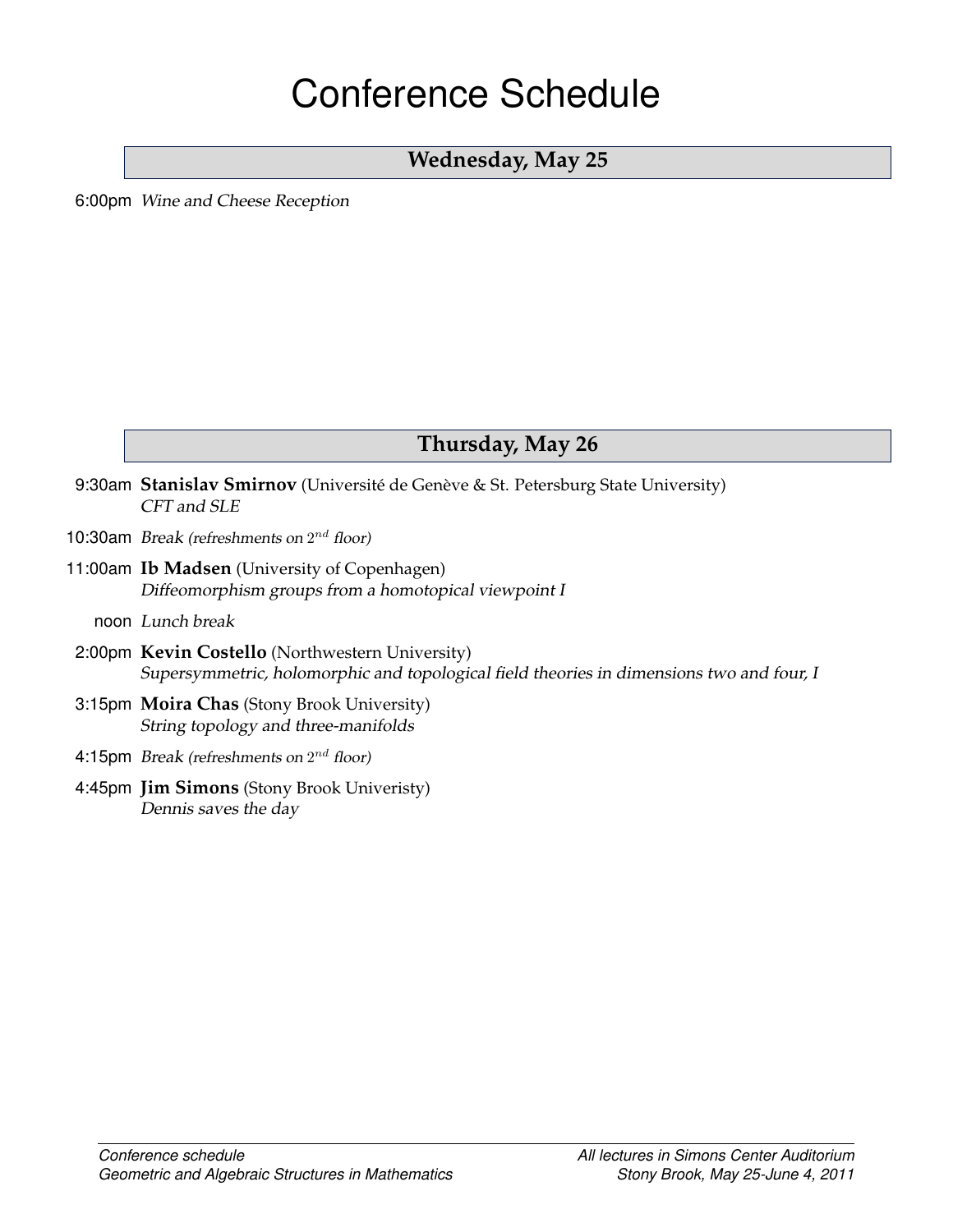### <span id="page-1-0"></span>**Friday, May 27**

| Saturday, May 28                                                                                                                             |
|----------------------------------------------------------------------------------------------------------------------------------------------|
| <b>Charles Tresser</b> (IBM)<br>Manifold structure OF physics vs. the emergence and decay of geometry IN physics                             |
| Leonid Chekhov (Steklov Mathematics Institute)<br>Quantum Riemann surfaces related to solutions of the Schroedinger equation                 |
| 8:30pm Evening Session                                                                                                                       |
| 5:45pm Dinner break                                                                                                                          |
| 4:45pm Kevin Costello (Northwestern University)<br>Supersymmetric, holomorphic and topological field theories in dimensions two and four, II |
| 4:15pm <i>Break (refreshments on</i> $2^{nd}$ <i>floor)</i>                                                                                  |
| 3:15pm Kenji Fukaya (Kyoto University)<br>Open closed Gromov-Witten theory and its application to symplectic topology                        |
| 2:00pm John Morgan (Stony Brook University)<br>Rational homotopy theory I                                                                    |
| noon Lunch break                                                                                                                             |
| 11:00am Ralph Cohen (Stanford University)<br>String topology and the classification of topological field theories                            |
| 10:30am <i>Break</i> (refreshments on $2^{nd}$ floor)                                                                                        |
| 9:30am Ib Madsen (University of Copenhagen)<br>Diffeomorphism groups from a homotopical viewpoint II                                         |

- <span id="page-1-1"></span>9:30am **Ib Madsen** (University of Copenhagen) [Diffeomorphism groups from a homotopical viewpoint III](#page-7-0)
- 10:30am Break (refreshments on  $2^{nd}$  floor)
- 11:00am **Kevin Costello** (Northwestern University) [Supersymmetric, holomorphic and topological field theories in dimensions two and four, III](#page-7-1)
	- noon Lunch break
- 2:00pm **John Morgan** (Stony Brook University) [Rational homotopy theory II](#page-8-0)
- 3:15pm **Steve Halperin** (University of Maryland) [The growth and Lie structure of the rational homotopy groups of a finite dimensional complex](#page-11-2)
- 4:15pm Break (refreshments on  $2^{nd}$  floor)
- 4:45pm **Jim Stasheff** (University of North Carolina at Chapel Hill) [How Dennis and I intersected](#page-15-1)
- 7:00pm Party at Myong-Hi Kim's house (87 Ridgeway, Setauket)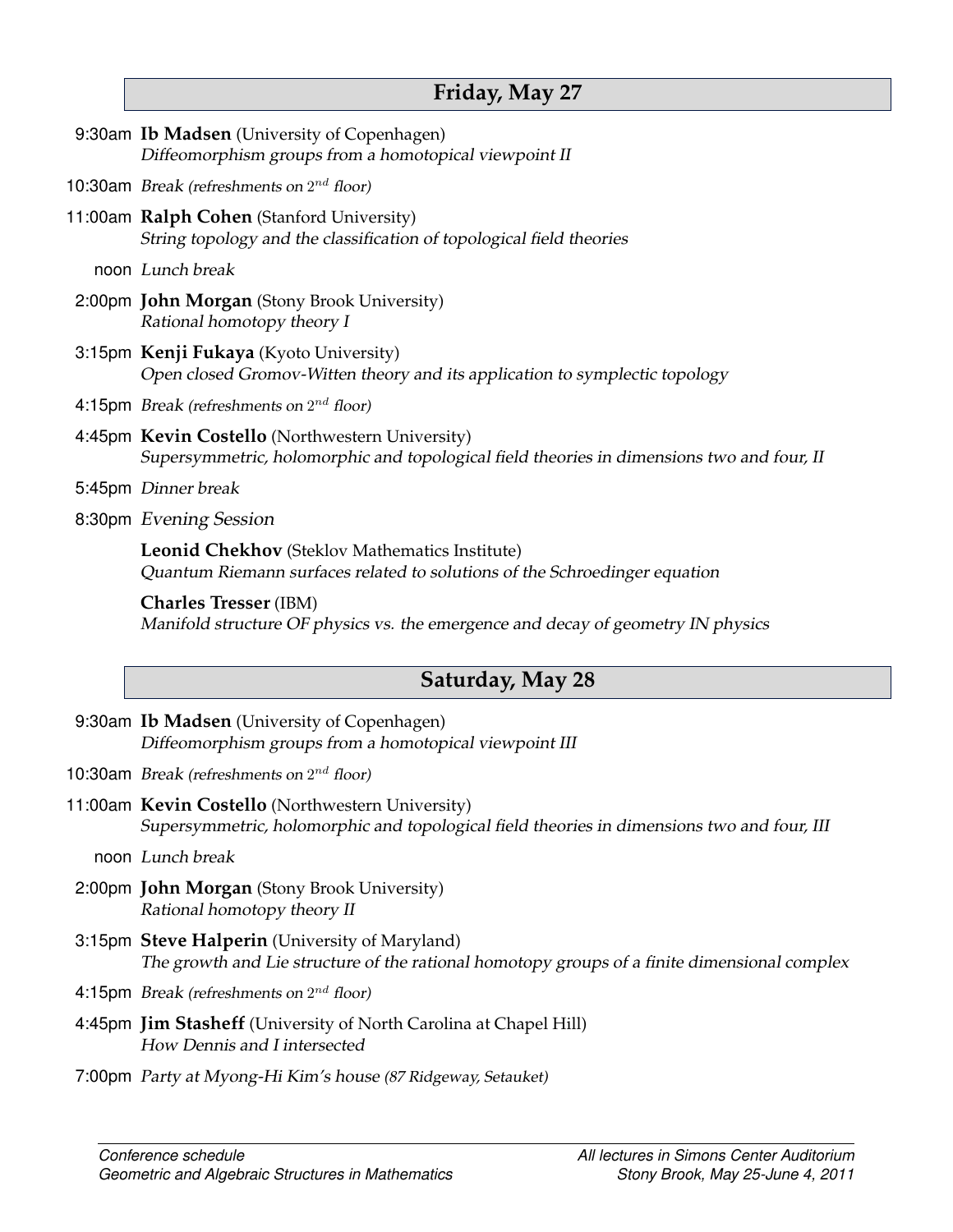### <span id="page-2-1"></span>**Sunday, May 29**

- 9:00am **Mohammed Abouzaid** (MIT) [On the symplectic topology of cotangent bundles](#page-9-0)
- 10:00am Break (refreshments on  $2^{nd}$  floor)
- 10:30am **John Morgan** (Stony Brook University) [Rational homotopy theory II](#page-8-0)
- 11:45am **Graeme Segal** (Oxford University) [Fields, deformations, and the axiomatization of quantum field theory](#page-14-1)

### <span id="page-2-0"></span>**Monday, May 30**

9:30am **Alexander Shnirelman** (Concordia University) [Fluid dynamics I](#page-8-1) 10:30am Break (refreshments on  $2^{nd}$  floor) 11:00am **Boris Khesin** (University of Toronto) [Symplectic fluids and point vortices](#page-12-0)

noon Lunch break

- 2:00pm **Gerard Misiolek** (University of Notre Dame) [Geometry of diffeomorphism groups and](#page-13-0)  $H<sup>1</sup>$  optimal transport
- 3:15pm **Bruce Kleiner** (Courant Institute) [Hyperbolic groups and analysis on metric spaces I](#page-7-2)
- 4:15pm Break (refreshments on  $2^{nd}$  floor)
- 4:45pm **Jeff Cheeger** (Courant Institute) [Quantitative differentiation](#page-10-2)
- 6:45pm  $\,$  buffet dinner (on  $2^{nd}$  floor)  $\,$
- 7:30pm "Sullivan's Circle" evening session

**Xiaojun Chen** (University of Michigan) [Some string topology inspired structures in symplectic topology](#page-10-3)

**Somnath Basu** (Stony Brook University) [What is transversal string topology?](#page-9-1)

**Michael Sullivan** (University of Massachusetts) [Transverse string topology and knots](#page-16-1)

**Scott Wilson** (Queens College, CUNY) [Equivariant extensions of holonomy and secondary invariants](#page-16-2)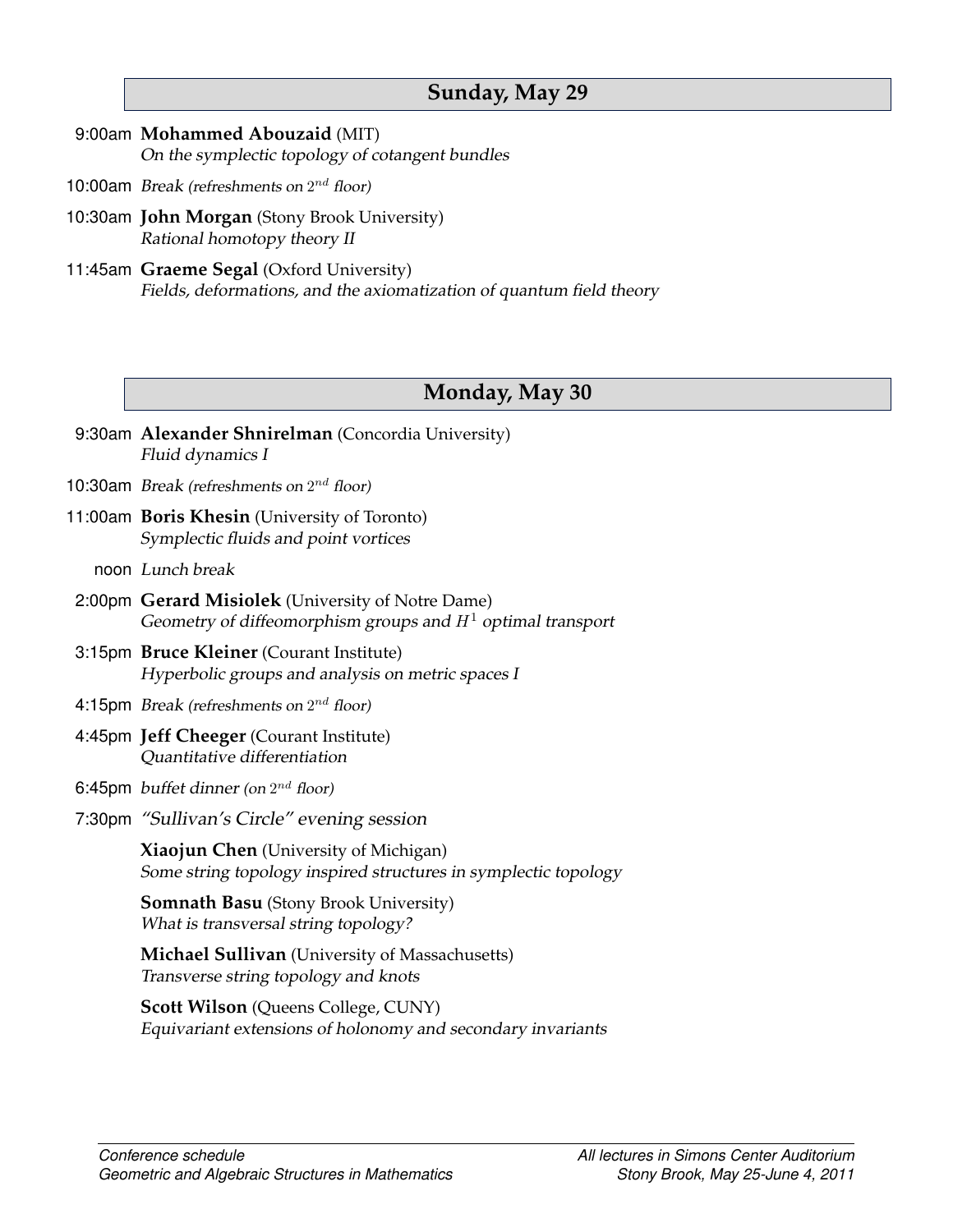### <span id="page-3-1"></span>**Tuesday, May 31**

- 9:30am **Alexander Shnirelman** (Concordia University) [Fluid dynamics II](#page-8-1)
- 10:30am Break (refreshments on  $2^{nd}$  floor)
- 11:00am **Steve Preston** (University of Colorado) [Fredholmness of Riemannian exponential maps on diffeomorphism groups](#page-13-1)

noon Lunch break

- 2:00pm **Claude Bardos** (University of Paris) [Boundary effects and turbulence](#page-9-2)
- 3:15pm **Bruce Kleiner** (Courant Institute) [Hyperbolic groups and analysis on metric spaces II](#page-7-2)
- 4:15pm Break (refreshments on  $2^{nd}$  floor)
- 4:45pm **Mario Bonk** (University of California, Los Angeles) [Expanding Thurston maps](#page-9-3)
- 6:30pm Banquet at Lombardi's on the Sound

### <span id="page-3-0"></span>**Wednesday, June 1**

- 9:00am **Alexander Shnirelman** (Concordia University) [Fluid dynamics III](#page-8-1)
- 10:00am Break (refreshments on  $2^{nd}$  floor)
- 10:30am **Bruce Kleiner** (Courant Institute) [Hyperbolic groups and analysis on metric spaces III](#page-7-2)
- 11:45am **Richard Canary** (University of Michigan) [Sullivan's dictionary I](#page-6-0)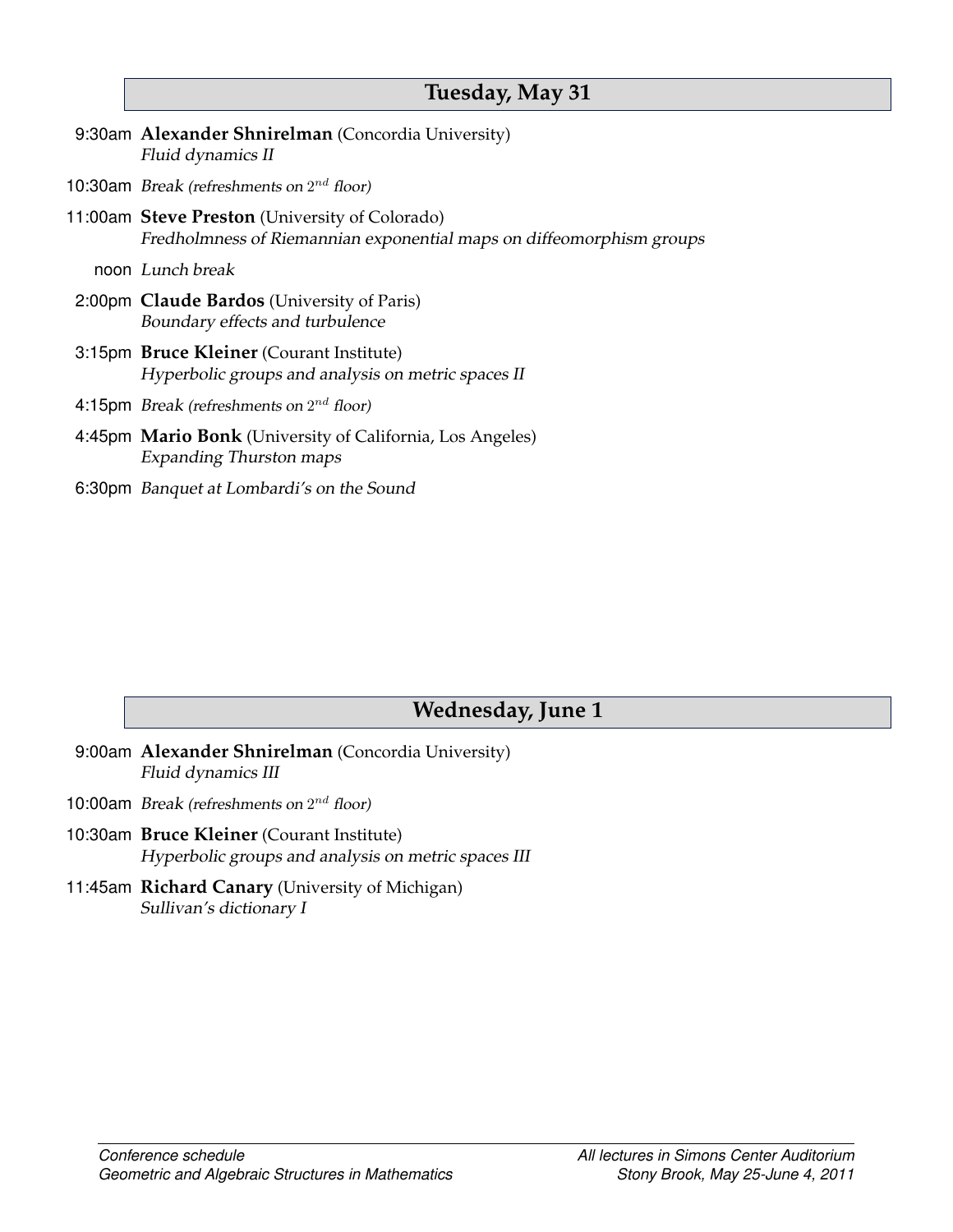# <span id="page-4-0"></span>**Thursday, June 2**

| 9:30am Peter Jones (Yale University)<br>Product formulas for measures and applications to analysis and geometry      |
|----------------------------------------------------------------------------------------------------------------------|
| 10:30am Break (refreshments on $2^{nd}$ floor)                                                                       |
| 11:00am Misha Lyubich (Stony Brook University)<br>Renormalization I                                                  |
| noon Lunch break                                                                                                     |
| 2:00pm Michael Yampolsky (University of Toronto)<br>Renormalization of critical circle mappings and related topics   |
| 3:15pm Richard Canary (University of Michigan)<br>Sullivan's dictionary II                                           |
| 4:15pm <i>Break (refreshments on</i> $2^{nd}$ <i>floor)</i>                                                          |
| 4:45pm David Gabai (Princeton University)<br>Shrinkwrapping and the taming of hyperbolic 3-manifolds                 |
| 5:45pm Dinner break                                                                                                  |
| 8:00pm Evening Session                                                                                               |
| <b>Qian Yin</b> (University of Michigan)<br>Lattes maps and combinatorial expansion                                  |
| Daniel Smania (ICMC-USP)<br>Renormalization operator for multimodal maps                                             |
| Mike Shub (Universidad de Buenos Aires and CUNY)<br>On the convexity of the condition number in the condition metric |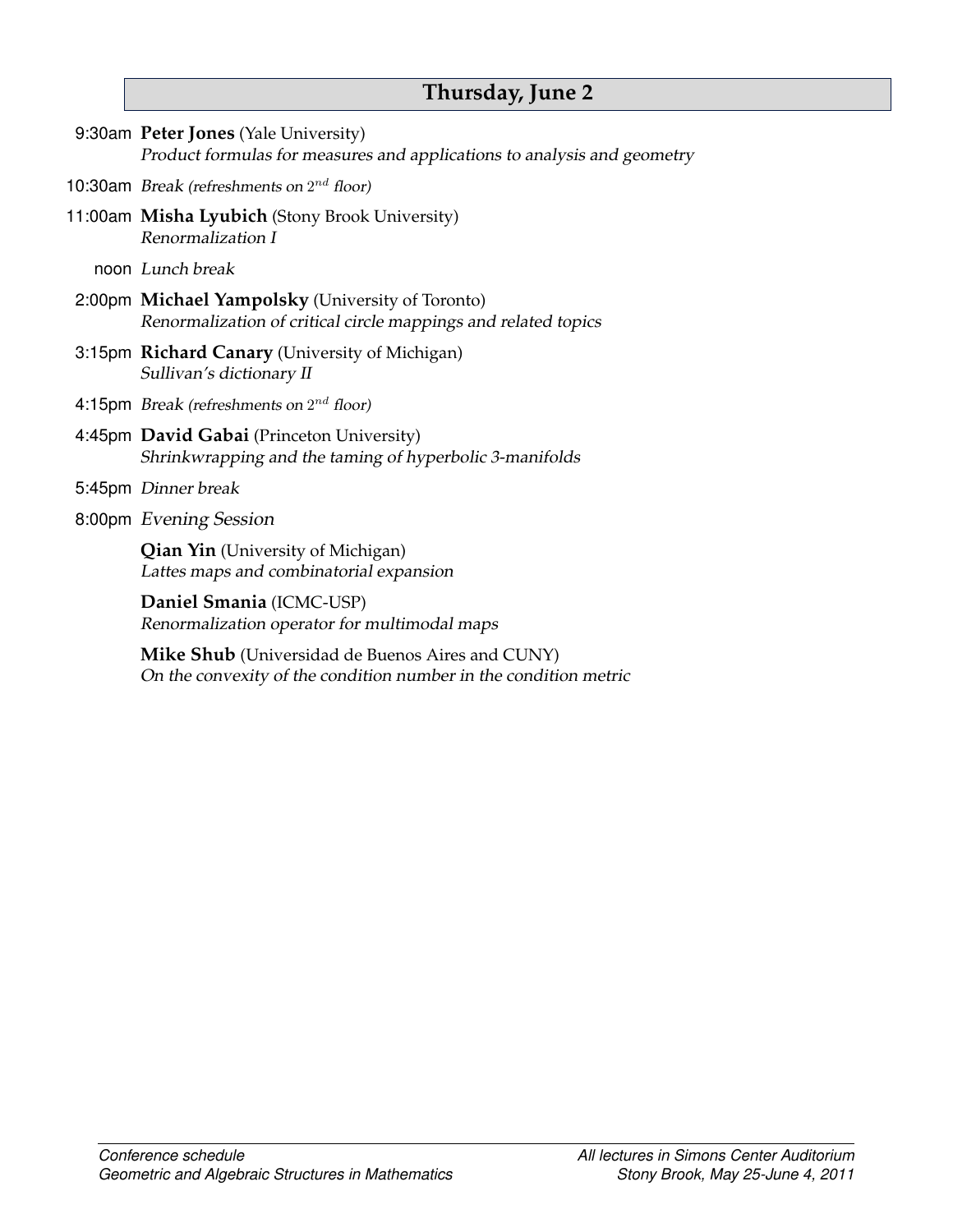### <span id="page-5-0"></span>**Friday, June 3**

- 9:30am **Ken Bromberg** (University of Utah) [The Bers-Thurston-Sullivan density conjecture](#page-9-4)
- 10:30am Break (refreshments on  $2^{nd}$  floor)
- 11:00am **Misha Lyubich** (Stony Brook University) [Renormalization II](#page-6-1)

noon Lunch break

- 2:00pm **Jeremy Kahn** (Stony Brook University) [Renormalization: Past, Present and Future](#page-12-2)
- 3:15pm **Richard Canary** (University of Michigan) [Sullivan's dictionary III](#page-6-0)
- 4:15pm Break (refreshments on  $2^{nd}$  floor)
- 4:45pm **Curt McMullen** (Harvard University) [Algebraic patterns for dynamical systems](#page-13-2)
- 7:00pm Party at Jim Simons' house

### <span id="page-5-1"></span>**Saturday, June 4**

- 9:00am **Yair Minsky** (Yale University) [Ending laminations, classification and models for hyperbolic 3-manifolds](#page-13-3)
- 10:00am Break (refreshments on  $2^{nd}$  floor)
- 10:30am **Marco Martens** (Stony Brook University) [Universality and rigidity in low dimensional dynamics](#page-13-4)
- 11:45am **Mitsuhiro Shishikura** (Kyoto University) Renormalizations and the Teichmüller theory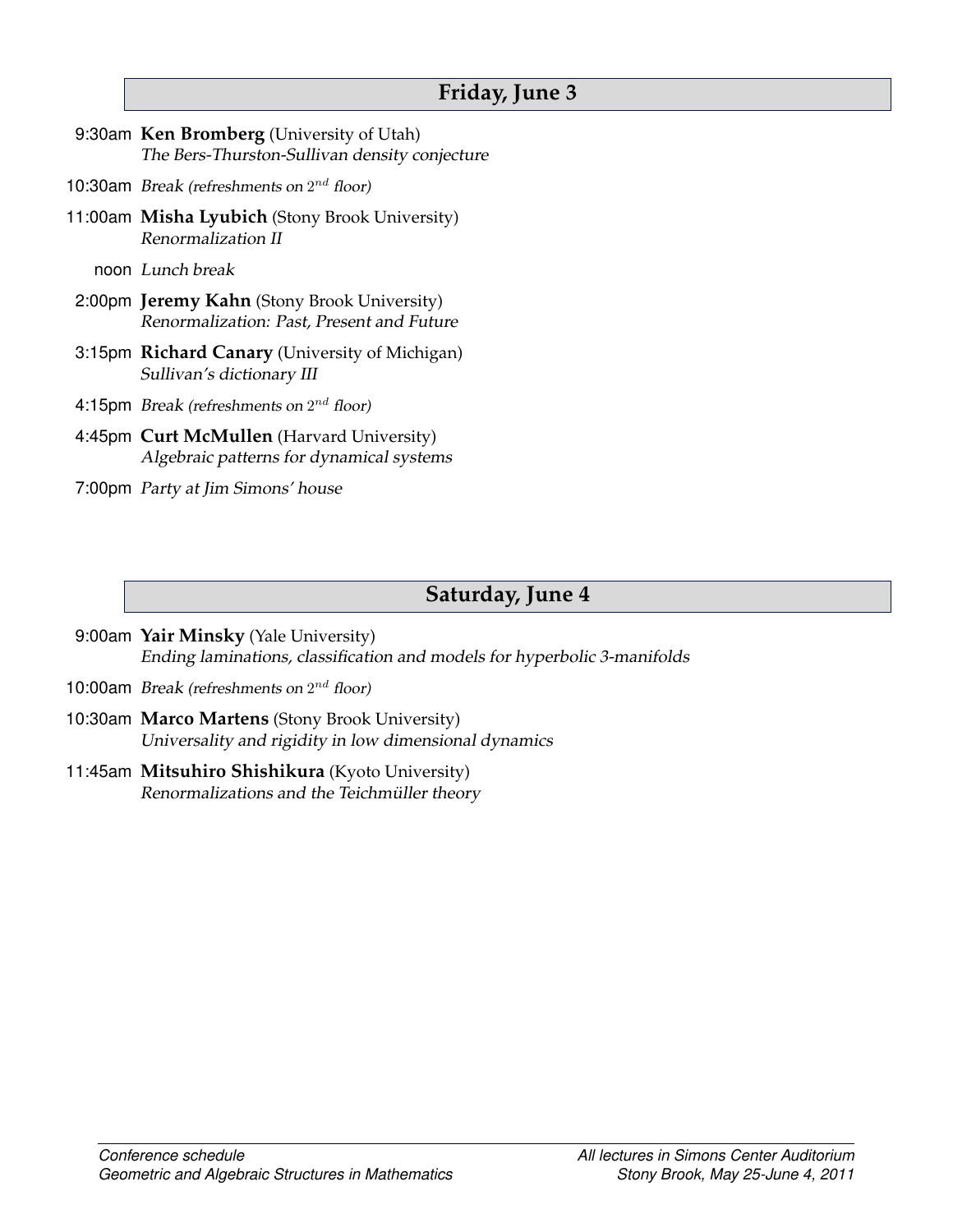### Abstracts of Minicourses

listed alphabetically by speaker

#### <span id="page-6-1"></span>**Misha Lyubich**: Renormalization

[Thursday, June 2](#page-4-0) 11:00am. [Friday, June 3](#page-5-0) 11:00am. .

In the introductory lecture a general overview of the idea of renormalization and its various incarnations in low-dimensional dynamics will be given.

One of the main themes in low-dimensional dynamics is the investigation of the interplay between order (periodic or KAM behavior) and chaos (nonuniform hyperbolicity). In the best understood cases, the analysis involves the description of the dynamics of a renormalization operator acting on parameter space and presenting an attractor.

We will discuss two incarnations of this general idea. The first concerns unimodal dynamics, and we will focus on the proof of the existence of a global renormalization attractor (its applications, such as the "regular or stochastic dichotomy", being discussed in the first talk). The second concerns perhaps the simplest class of dynamical systems compatible with both KAM behavior and nonuniform hyperbolicity: one-frequency cocycles. We will explain the emerging global picture for the parameter space and its application to certain Schrödinger operators (the "spectral dichotomy"), and then describe the role played by a (non-longer global) renormalization attractor in the measuretheoretical analysis of the phase-transition.

<span id="page-6-0"></span>

| Richard Canary: Sullivan's dictionary                                      |  |
|----------------------------------------------------------------------------|--|
| Wednesday, June 1 11:45am. Thursday, June 2 3:15pm. Friday, June 3 3:15pm. |  |

#### **Talk 1**: Kleinian groups and the Sullivan Dictionary I

The Sullivan dictionary provides a conceptual framework for understanding the connections between the dynamics of rational functions and Kleinian groups. We will survey the basic theory of Kleinian groups with an emphasis on the quasiconformal deformation theory where the analogies between the two theories are closest.

We then discuss the three major conjectures which drove many of the major developments in Kleinian groups since Thurston revolutionized the field in the 1970s. Marden's Tameness Conjecture predicts that every hyperbolic 3-manifold with finitely generated fundamental group is topologically tame, i.e. homeomorphic to the interior of a compact 3-manifold. Thurston's Ending Lamination Conjecture proposed a classification of all hyperbolic 3 manifolds with finitely generated fundamental group. The Bers-Sullivan-Thurston Density Conjecture asserted that every finitely generated Kleinian group is a limit of geometrically finite Kleinian groups. Each of these conjectures has been resolved in the last decade.

#### **Talk 2**: Kleinian groups and the Sullivan dictionary II

We will continue our discussion of the three major conjectures. We will then discuss applications of Marden's Tameness Conjecture. We will focus on dynamical applications, the most prominent of which is the resolution of Ahlfors' Measure Conjecture. We will also discuss applications to the dynamics of geodesic flows of hyperbolic 3-manifolds and to limit sets of Kleinian groups. Marden's Tameness conjectures also has topological and grouptheoretic applications which we will discuss if time permits.

### **Talk 3**: Kleinian groups and the Sullivan dictionary III

We discuss the space  $AH(M)$  of (marked) hyperbolic 3-manifolds homotopy equivalent to a fixed compact 3manifold M. One may view this as a natural generalization of Teichmueller space in the 3-dimensional setting. The resolution of Thurston's Ending Lamination Conjecture gives a classification of the manifolds in  $AH(M)$ , but the topology of  $AH(M)$  remains elusive since the invariants in this classification do not vary continuously over  $AH(M)$ . We will survey recent work which shows that the topology of  $AH(M)$  is actually quite pathological.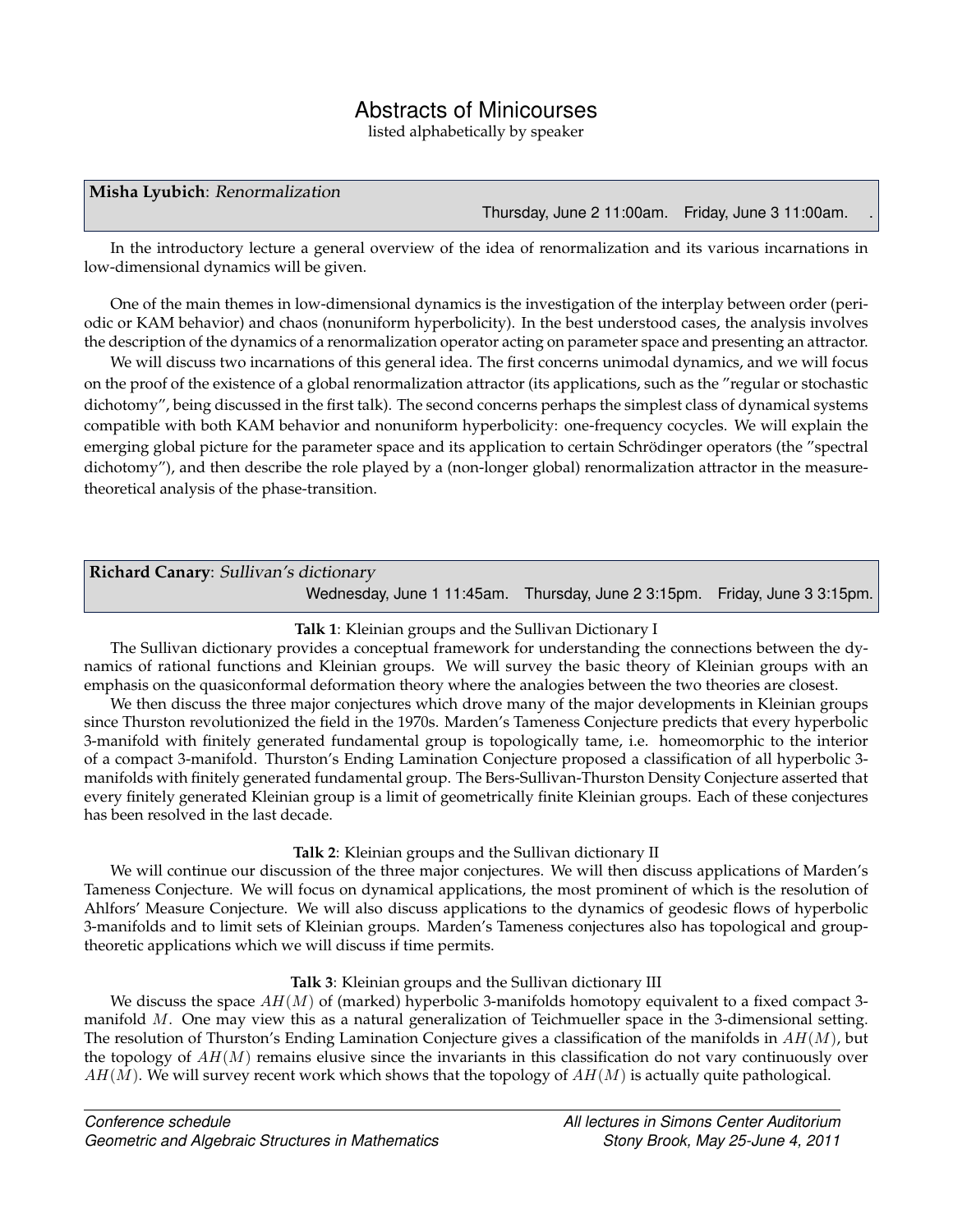$AH(M)$  naturally sits inside the character variety  $X(M)$  of conjugacy classes of representation of the fundamental group of M into  $PSL(2,\mathbb{C})$ . The outer automorphism group of the fundamental group of M acts naturally on both  $AH(M)$  and  $X(M)$ . If time permits, we will discuss recent work on the dynamics of this action.

<span id="page-7-1"></span>**Kevin Costello**: Supersymmetric, holomorphic and topological field theories in dimensions 2 and 4 [Thursday, May 26](#page-0-1) 11:45am. [Friday, May 27](#page-1-0) 3:15pm. [Saturday, May 28](#page-1-1) 11am.

Applications of quantum field theory to mathematics often involve topological twists of supersymmetric field theories. However, for a mathematician, the physics presentation of supersymmetric field theories and their twists can be difficult to understand.

In this series of talks, I will explain how many of the twisted supersymmetric field theories of relevance in mathematics have very natural interpretations in terms of derived geometry. I will, in particular, explain how to construct the A and B models of mirror symmetry, and the  $P<sup>1</sup>$  of twisted  $N = 4$  gauge theories which appear in Kapustin and Witten's work on the Langlands program.

<span id="page-7-2"></span>

| <b>Bruce Kleiner:</b> Hyperbolic groups and analysis on metric spaces |  |  |                                                                           |
|-----------------------------------------------------------------------|--|--|---------------------------------------------------------------------------|
|                                                                       |  |  | Monday, May 30 3:15pm. Tuesday, May 31 3:15pm. Wednesday, June 1 10:30am. |

These lectures will survey some developments connecting analysis on metric spaces with the asympototic geometry of Gromov hyperbolic spaces. The roots of this topic go back to Mostow rigidity on the group theory side, and the classical theory of quasiconformal homeomorphisms on the analytical side. Seminal work by Heinonen-Koskela and Cheeger in the late 90's created the possibility of extending the classical framework for quasiconformal/hyperbolic geometry to the much broader setting of metric measure spaces, with potential applications to group theory and rigidity. After reviewing the relevant background, the lectures will cover the subsequent progress along these lines.

<span id="page-7-0"></span>

| Ib Madsen: Diffeomorphism groups from a homotopical viewpoint |                                                                           |  |  |  |
|---------------------------------------------------------------|---------------------------------------------------------------------------|--|--|--|
|                                                               | Thursday, May 26 11:00am. Friday, May 27 9:30am. Saturday, May 28 9:30am. |  |  |  |

The first lecture will concentrate on surgery with special emphasis on Sullivan's contributions: the surgery exact sequence, calculation of normal invariants, and the Adams conjecture. The next lectures will outline the solution of the generalized Mumford conjecture about the stable homology of the mapping class group and a recent generalization thereof, namely the stable homological structure of diffeomorphism groups of  $(d-1)$ -connected 2ddimensional manifolds for large d. The latter uses the techniques from the surface case, surgery and Waldhausen's algebraic K-theory of spaces.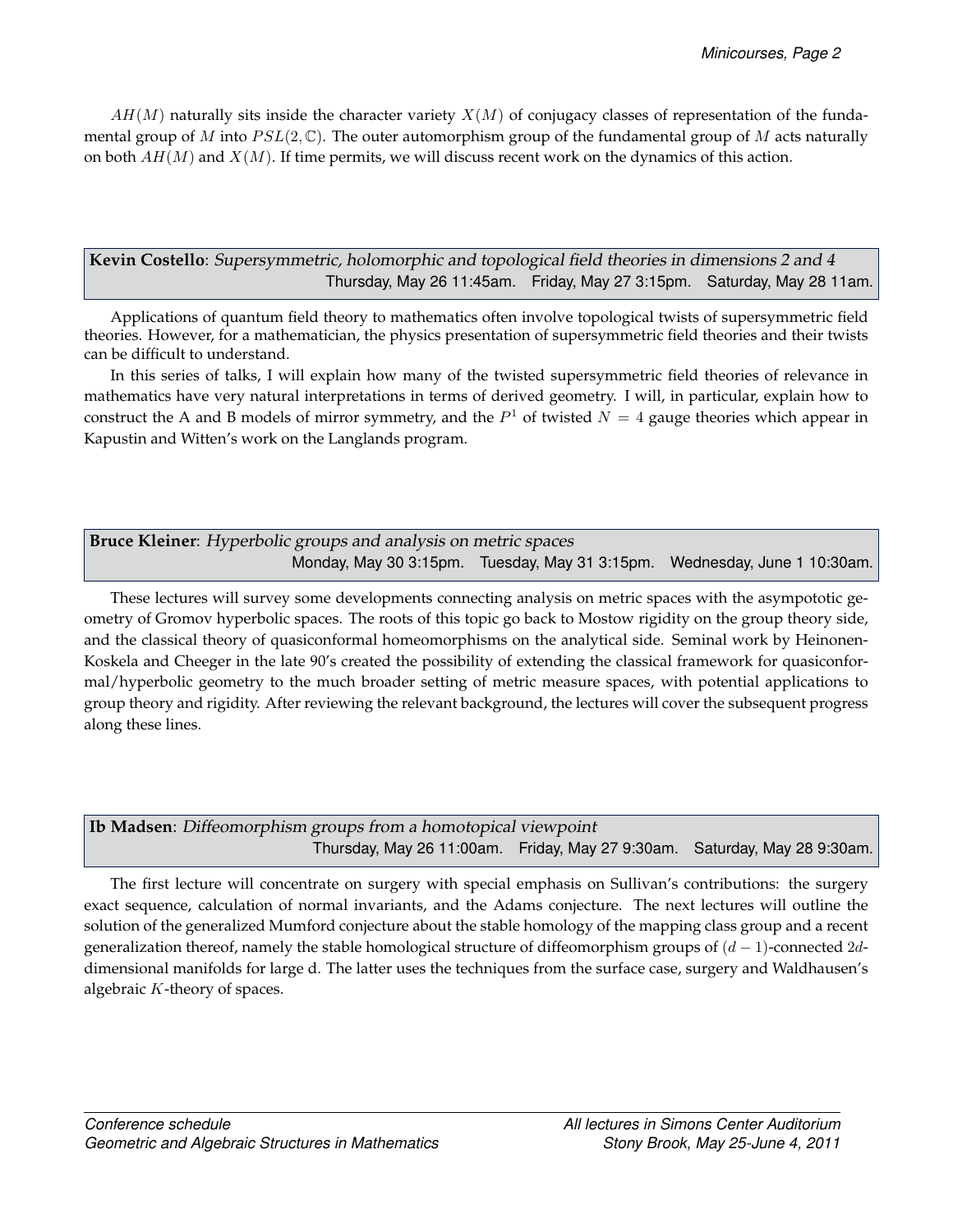### <span id="page-8-0"></span>**John Morgan**: Rational homotopy theory [Friday, May 27](#page-1-0) 2:00pm. [Saturday, May 28](#page-1-1) 2:00pm. [Sunday, May 29](#page-2-1) 9:00am.

Dennis' work on rational homotopy theory had several motivations. One was to give a fairly simply algebraic category that is equivalent to the rational homotopy category. It was known that there were models for rational homotopy theory that were elegant algebraic categories, for example Quillen's category of differential graded Lie algebras. Dennis, for reasons having to do with geometric applications, wanted a model closer to differential forms. This turned out to be the category of (connected) differential graded algebras over Q, up to quasi-isomorphism. A central ingredient of his construction was the notion of a minimal, free object in every equivalence class, an object he called the minimal model. It turns out that the minimal model faithfully reflects the (rational) Postnikov tower of the space, so for example it is easy to read off the homotopy groups and even the k-invariants from the minimal model.

Another part of the program was to connect this construction of a category equivalent to the homotopy category to the differential forms on a manifold, so that one could use the differential forms to extract not just cohomological information but also homotopy theoretic information. For this one needed to construct differential forms over Q for any simplicial complex and show their minimal model was the one associated to the Postnikov tower of the space. These are the so-called piecewise polynomial forms, which can be defined over Q. The last step was to connect smooth differential forms on a smooth manifold to the piecewise polynomial forms on some smooth triangulation. Once this bridge had been established one could apply results about differential forms to establish homotopy theoretic results. Maybe the most striking of these is the applications to compact Kahler manifolds, e.g. non-singular projective varieties and more generally to open non-singular varieties.

In these three lectures, we will give some of the homotopy theoretic background, describing the difference between rational and integral homotopy theory, explaining the significance of the Steenrod squaring operation and the closely related fact that the Whitney cochain cup product is not commutative. We will also talk about  $A_{\infty}$  structures and some of the recent developments in integral homotopy theory. We will introduce the minimal model and show how it is related to the Postnikov tower of a space. We will introduce the  $\mathbb Q$  piecewise polynomial forms on a simplicial complex and show their relationship with the rational homotopy type of the space. Then we will turn to geometric applications especially the results on Kahler manifolds, arising from the Hodge decomposition on cohomology and the so-called d-d bar lemma.

<span id="page-8-1"></span>

| Alexander Shnirelman: Fluid dynamics |                                                                          |
|--------------------------------------|--------------------------------------------------------------------------|
|                                      | Monday, May 30 9:30am. Tuesday, May 31 9:30am. Wednesday, June 1 9:00am. |

### **Lecture 1**: General notions

Group D of volume preserving diffeomorphisms; D as a Riemannian manifold; the Least Action Principle; geodesics on D, Lagrange and Euler equations; conservation laws and vorticity equations; local existence theorem for the Euler equations; singularity problem; known results.

### **Lecture 2**: Long-time behavior of 2-d flows

Global solvability in the 2-d case; partial analyticity of solutions; stability of steady flows; Arnold stable and minimal flows; irreversibility of 2-d fluid dynamics; Liapunov functions and wandering domains; Generalized Minimal Flows as final states.

### **Lecture 3**: Weak solutions of the Euler Equations

Formal definition; paradoxical weak solutions; energy dissipation due to the irregularity of weak solutions; construction of energy dissipating weak solutions; existence problem of physically meaningful weak solutions.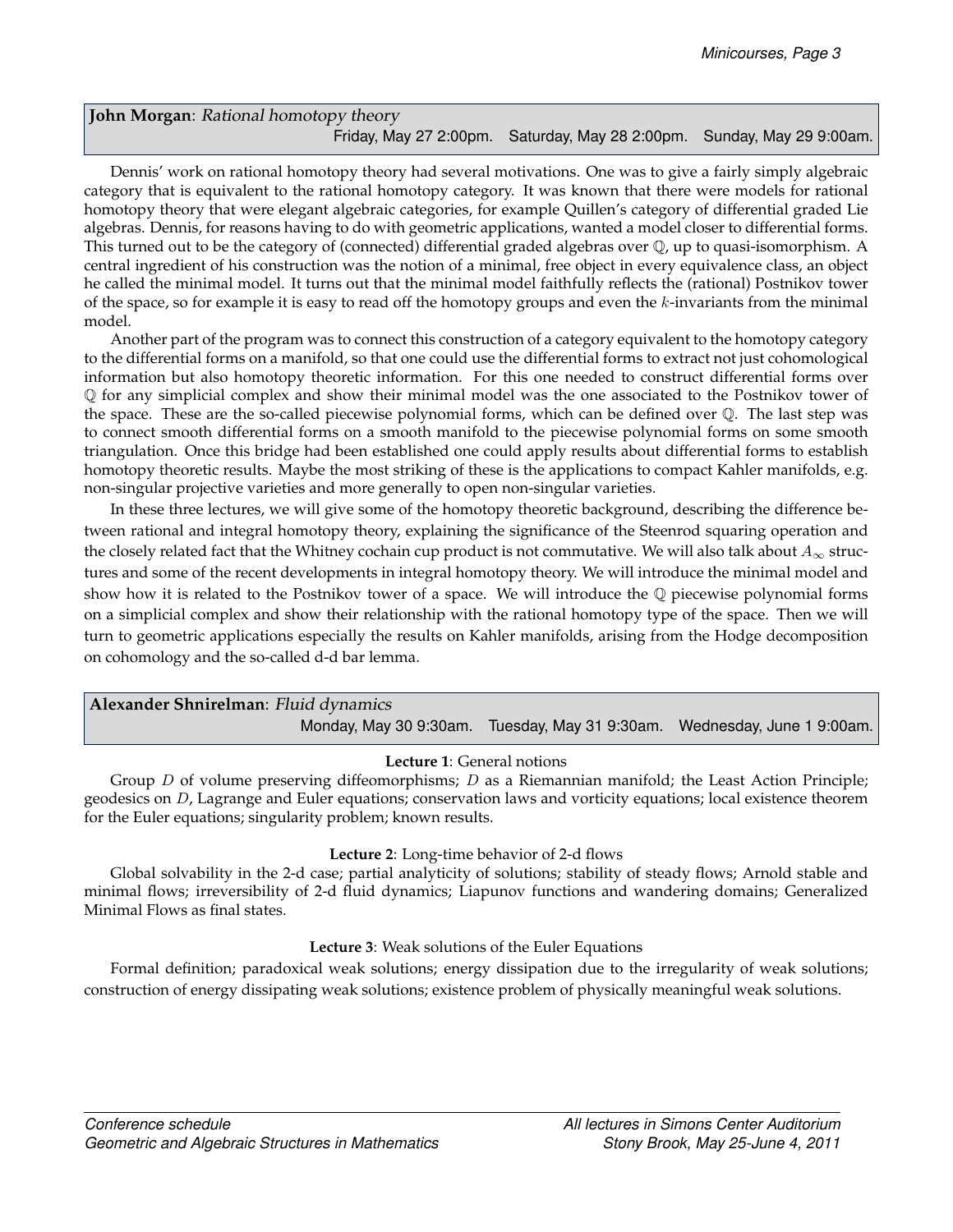### Abstracts of Lectures

listed alphabetically by speaker

### <span id="page-9-0"></span>**Mohammed Abouzaid**: On the symplectic topology of cotangent bundles

[Sunday, May 29.](#page-2-1) 10:30am

I will discuss progress in our understanding of the symplectic topology of cotangent bundles. Some of the techniques involve unravelling the connections between Floer theory in the cotangent bundle and string topology on the base.

<span id="page-9-2"></span>

| Claude Bardos: Boundary effects and turbulence |                         |
|------------------------------------------------|-------------------------|
|                                                | Tuesday, May 31. 2:00pm |

The high Reynolds number limit of solutions of Navier-Stokes equation is, in the presence of boundary, a challenging open problem. Very few results do exist and one of the more mathematical is a remark of Kato who shows that anomalous dissipation of energy is in this situation closely related to the apparition of turbulence.

I will elaborate on these ideas both at the level of Navier-Stokes and Boltzmann limit and argue that boundary effects may be the most natural explanation for turbulence.

### <span id="page-9-1"></span>**Somnath Basu**: What is transversal string topology?

[Monday, May 30.](#page-2-0) 8:10pm

[Tuesday, May 31.](#page-3-1) 4:45pm

June 3. 9:30am

We consider smooth paths in  $M \times M$  that start and end on the diagonal and only intersect the diagonal transversally, including the end points. Such strings can be naturally split at the intersection points giving rise to a differential graded coalgebra. We'll analyze where this coalgebra lives and discuss further algebraic structures in this setting. Time permitting, we'll apply this to probe the homotopy type of the complement of the diagonal in  $M \times M$ which is known not to be an invariant of the homotopy type of M.

### <span id="page-9-3"></span>**Mario Bonk**: Expanding Thurston maps

A Thurston map  $f$  is a branched cover of a 2-sphere for which the forward orbit of each critical point under iteration is finite. If the inverse branches of the iterates  $f^n$  shrink distances at an exponential rate as  $n \to \infty$ , then we call f expanding. The study of expanding Thurston maps is connected to areas such as dynamical systems, classical conformal analysis, hyperbolic geometry, geometric group theory, and analysis on metric spaces. In my talk I will give a survey on this subject.

<span id="page-9-4"></span>

| Ken Bromberg: The Bers-Thurston-Sullivan density conjecture                                          |
|------------------------------------------------------------------------------------------------------|
| Friday                                                                                               |
| When studying a family of dynamical systems a basic question is if the structurally stable system    |
| While in general this is not true, one entry of the Sullivan dictionary is that this density holds b |

stems are dense. oth for Kleinian groups and rational maps. For rational maps this is still an open conjecture but on the Kleinian groups side there are now two proofs of the density conjecture, one via the ending lamination theorem and another via hyperbolic cone-manifolds. Our discussion will concentrate on this second proof with an emphasis on the role played played by 3-dimensional hyperbolic geometry.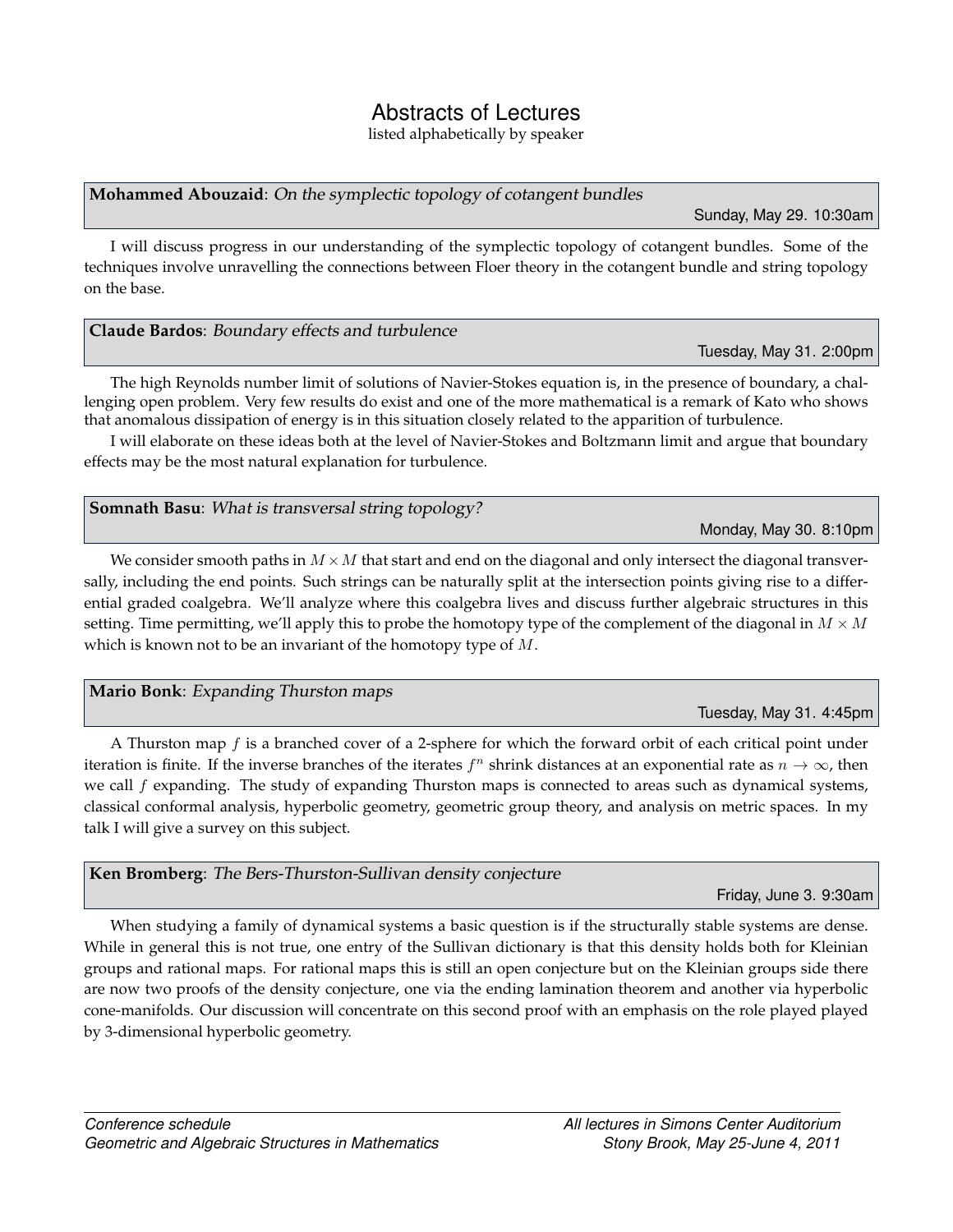<span id="page-10-0"></span>**Moira Chas**: String topology and three manifolds (joint with Siddhartha Gadgil)

[Thursday, May 26.](#page-0-1) 3:15pm

In the late nineties, we found in joint work with Dennis Sullivan that for an oriented manifold  $M$  there is a Lie algebra structure on the equivariant homology of the mapping space of the circle into  $M$ , equivariant with respect to the rotation of the domain circle. When  $M$  is a surface this reduces to the Goldman bracket on the free abelian group generated by free homotopy classes of oriented closed curves on M.

Suppose now that  $M$  is an oriented three manifold with contractible universal covering space. One knows such a manifold decomposes into pieces along incompressible two dimensional tori and that these pieces are either hyperbolic or Seifert fibrations. We will discuss how that the graded Lie algebra structure of String Topology determines the combinatorial structure of the torus decomposition.

To do this, we have to extend the Goldman bracket for surfaces to two dimensional orbifolds. The key result in proving our theorem is that the String Topology bracket, as well as the Goldman bracket for orbifolds "counts" mutual intersections and self-intersections of curves and surfaces in the three manifold.

#### <span id="page-10-2"></span>**Jeff Cheeger**: Qualitative differentiation

[Monday, May 30.](#page-2-0) 4:45pm

There is a natural measure C on the collection of all subintervals I of the the interval [0,1]. The mass of C is infinite. Let  $f:[0,1]\to\mathbb{R}$  satisfy  $|f'|\leq 1$ . For any  $I\subset[0,1]$ , there is a scale invariant measure  $\alpha(f,I)\geq 0$  of the deviation of  $f | I$  from being linear.

In this simplest case, "quantitative differentiation" asserts that for all  $\epsilon > 0$ , the measure of the collection of intervals I for which  $\alpha(f,I) > \epsilon$  is  $\leq 5|\log_2 \epsilon| \epsilon^{-2}$ . We will explain the sense in which this is actually a particular instance of a much more general phenomenon, of which we will give a number of recent examples.

<span id="page-10-1"></span>**Leonid Chekhov**: Quantum Riemann surfaces related to solutions of the Schroedinger equation [Friday, May 27.](#page-1-0) 8:30pm

Asymptotic methods for constructing solutions for correlation functions and free energy of various matrix models turned out to be closely related to structures of algebraic geometry. The methods (the so-called topological recursion) developed for solving one-matrix (L.Ch., B.Eynard '05) and two-matrix (L.Ch., B.Eynard, N.Orantin '06) Hermitian models in  $1/N$  expansion has recently found applications in such different fields of mathematics and mathematical physics as intersection indices on moduli spaces, Hurwitz numbers, plane partitions, etc.

I describe this method and the appearing Seiberg–Witten and Whitham–Krichever equations and the generalization of this method (together with generalizations of algebraic geometry notions such as holomorphic and meromorphic differentials, A- and B-periods, period matrix, Bergmann kernel, and recursion kernel) to the case of "quantum" Riemann surfaces related to solutions of the Schroedinger equation, which emerge as nonperturbative solutions of the asymptotic distribution (the "loop equation") for the Wigner beta-ensembles (L.Ch., B.Eynard, O.Marchal '10). These ensembles and the corresponding solutions play an instrumental role in the hypothesis recently advanced by Alday, Gaiotto, and Tachikawa on the correspondence between Nekrasov–Shatashvili instantonic functions and conformal blocks of the Liouville theory.

<span id="page-10-3"></span>**Xiaojun Chen**: Some string topology inspired structures in symplectic topology

[Monday, May 30.](#page-2-0) 7:30pm

In this talk I show that there is a Lie bialgebra structure on the cyclic homology of the Fukaya category in an exact symplectic manifold. Such a Lie bialgebra is deeply related to the ones discovered in string topology and symplectic field theory. Examples of this Lie bialgebra on cotangent bundles will be given.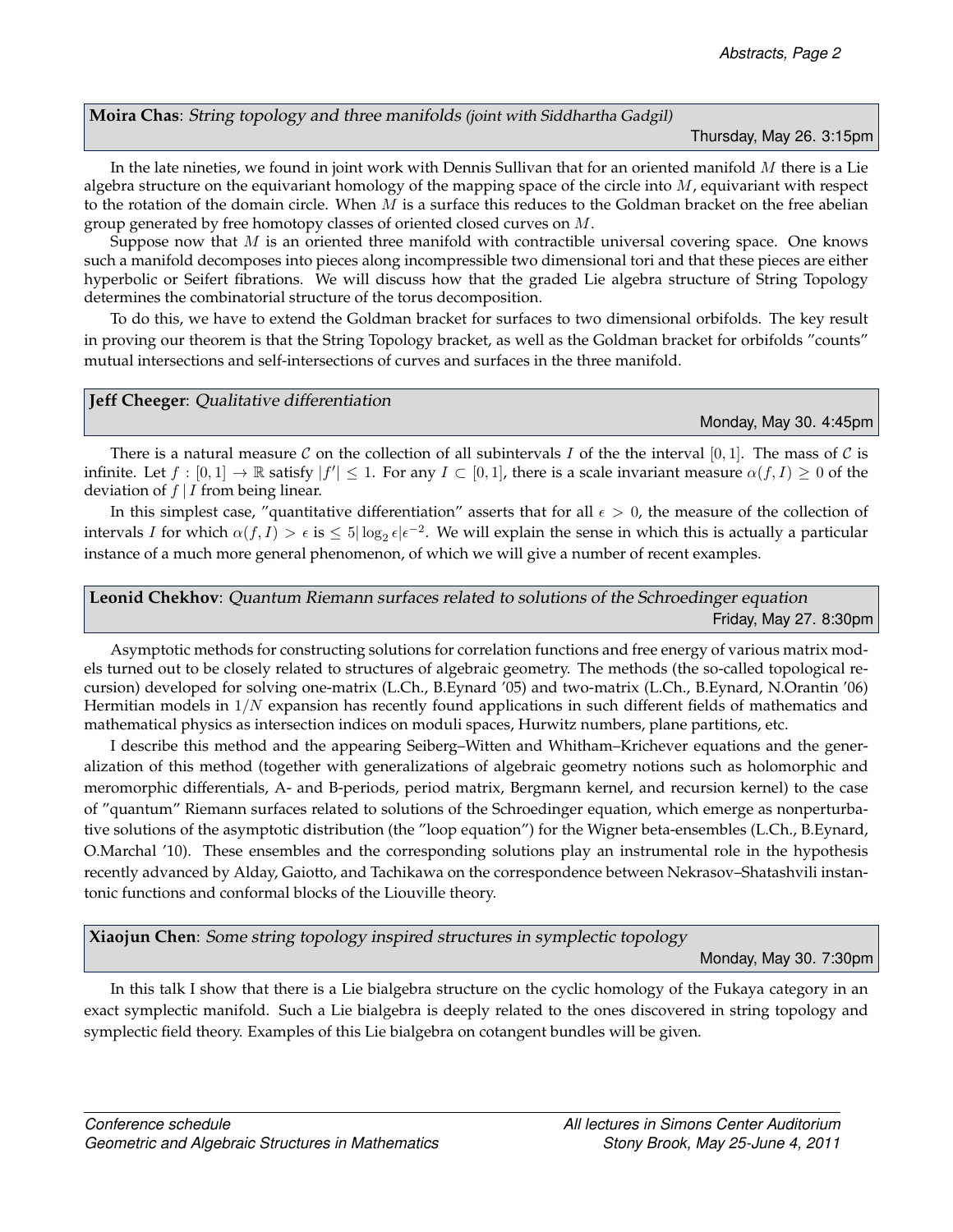### <span id="page-11-0"></span>**Ralph Cohen**: String topology and the classification of topological field theories

### [Friday, May 27.](#page-1-0) 11:00am

In this talk I will describe how string topology fits into recent work on the classification of topological field theories by Costello and by Lurie. In particular I will describe the String Topology "Fukaya-category" of a given manifold  $M$ . The objects are are submanifolds of  $M$  and the morphisms are equivalent to chains of spaces of paths connecting the submanifolds. We describe Lurie's notion of a Calabi-Yau object in a symmetric monoidal (infinity) 2-category, and show that the string topology category fits this definition. In so doing, this leads to the question of the role of Koszul duality in topological field theories, and I'll state some conjectures in this regard. This is joint work with A. Blumberg and C. Teleman.

### <span id="page-11-1"></span>**Kenji Fukaya**: Open closed Gromov-Witten theory and its application to symplectic topology [Friday, May 27.](#page-1-0) 3:15pm

Open closed Gromov Witten theory may be regarded as the study of modul space of pseudo-holomorphic curve with boundary condition on Lagrangian submanifold, with marked points both on boundary and interior of the curve. Besides meaning in String theory and Mirror symmetry it now has various applications in symplectic topology. In this talk I would like to explain some of them.

### <span id="page-11-3"></span>**David Gabai**: Shrinkwrapping and the taming of hyperbolic 3-manifolds

[Thursday, June 2.](#page-4-0) 4:45pm

Marden's tameness conjecture asserts that any complete hyperbolic 3-manifold with finitely generated fundamental group is topologically tame. We will outline a proof of Marden's conjecture (that simultaneously shows geometric tameness) along the lines of joint work with Danny Calegari. Marden's conjecture was independently proven by Ian Agol.

<span id="page-11-2"></span>**Steve Halperin**: The growth and Lie structure of the rational homotopy groups of a finite dimensional complex

[Saturday, May 28.](#page-1-1) 3:15pm

I will present what is now fairly complete information about the possibilities for the ranks of the homotopy groups of a finite dimensional complex,  $X$ . An old theorem of Milnor-Moore identifies the rational homotopy groups of X, desuspended by one degree, as the primitive Lie algebra of the loop space homology, and I will also describe a structure theorem for the set of ideals. The results (with Y. Felix and J.C. Thomas) while recent, culminate a 35 year joint research program, in which Sullivan's minimal models have played a central role throughout.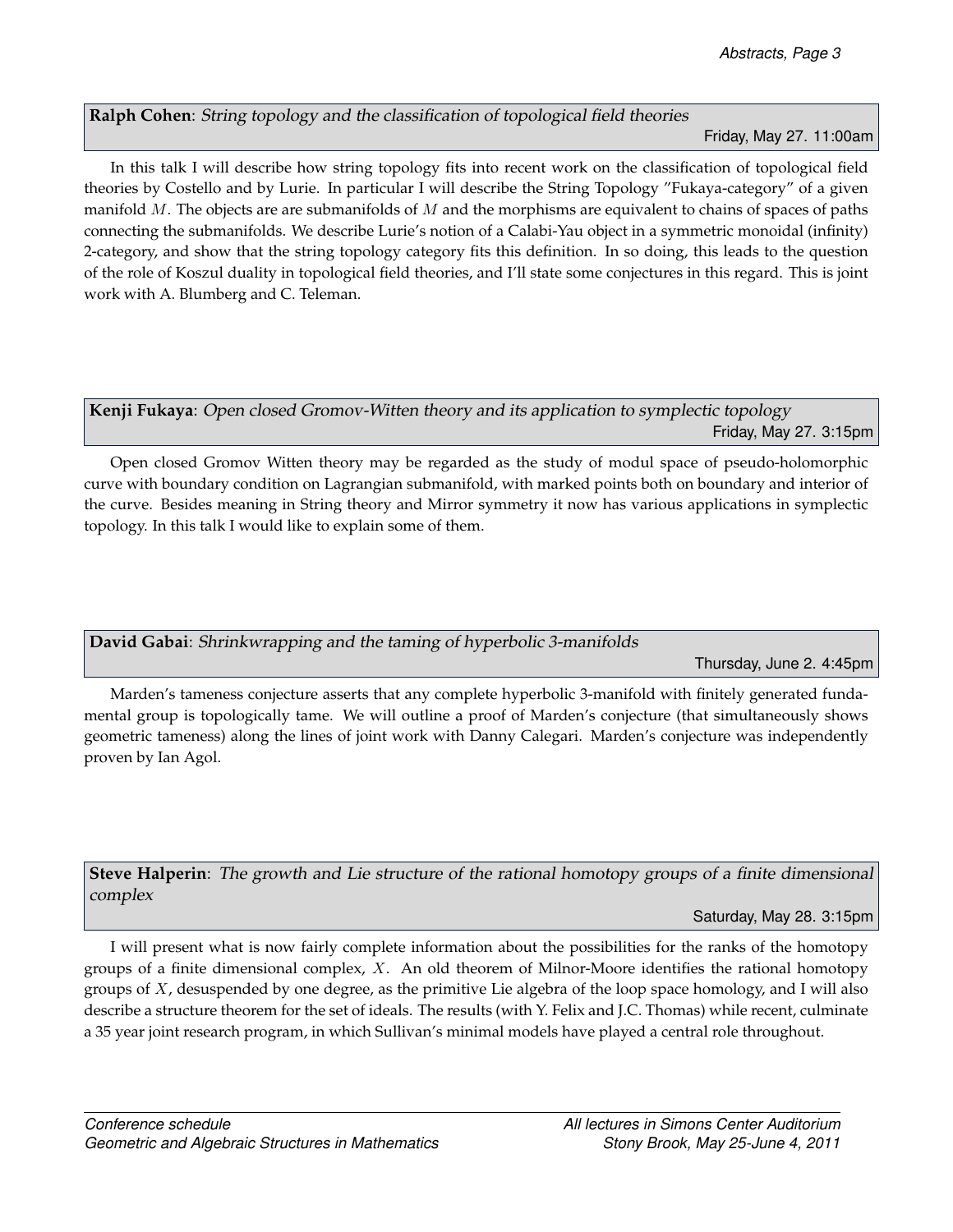<span id="page-12-1"></span>**Peter Jones**: Product formulas for measures and applications to analysis and geometry [Thursday, June 2.](#page-4-0) 9:30am

We will discuss geometry of Lebesgue measurable sets and differentiablity of Lipschitz functions. The starting point is elementary product formalisms for positive measures, due to R. Fefferman, C. Kenig, and J. Pipher. We will give some background where there have been previous applications to analysis and geometry. Most of the talk will be devoted to joint work with Marianna Csörnyei.

The new result concerns Lebesgue measurable sets  $E$  of small Lebesgue measure (in any dimension). The set  $E$ can be decomposed into a bounded number of sets with the property that each (sub)set has a nice "tangent cone". Roughly speaking each subset has very small intersection with any Lipschitz curve whose tangent vector (to that curve) always lies inside a fixed cone. This had been proven in dimension two by Alberti, Csörnyei, and Preiss by using special, two dimensional combinatorial arguments. The main technical result needed in our work is a d dimensional, measure theoretic version of (a geometric form of) the Erdös-Szekeres theorem. (The discrete form of E-S is known only in  $d = 2$ .)

In what is perhaps a small surprise, certain ideas from random measures can be used effectively in the deterministic setting. Our result yields strong results on Lipschitz functions: For any Lebesgue null set  $E$  in  $d$  dimensions, there is a Lipshitz mapping of Euclidean d space to itself, that is nowhere differentiable on E. (The Rademacher theorem is sharp.) This result is best possible.

### <span id="page-12-2"></span>**Jeremy Kahn**: Renormalization: Past, Present and Future

[Friday, June 3.](#page-5-0) 2:00pm

Renormalization for real folding maps generalizes and extends to renormalization of complex analytic quadraticlike maps. In both cases, finding bounds for the geometry of the renormalization means finding "space" around the focus of the renormalization. We will first review Dennis's work on bounds for the real renormalization, and then we will present the work of the speaker and M. Lyubich on complex renormalization. In both cases, we obtain the space around the focus of renormalization by erasing preimages of the orbit of the focus, thereby obtaining a buffer region free from all other elements of the orbit of the focus of renormalization.

<span id="page-12-0"></span>**Boris Khesin**: Symplectic fluids and point vortices

[Monday, May 30.](#page-2-0) 11:00am

We describe the motion of symplectic fluids as an Euler-Arnold equation for the group of symplectic diffeomorphisms. We relate it to the Lagrangian study of symplectic fluids by D. Ebin, describe symplectic analog of vorticity and the finite-dimensional Hamiltonian systems of symplectic point vortices.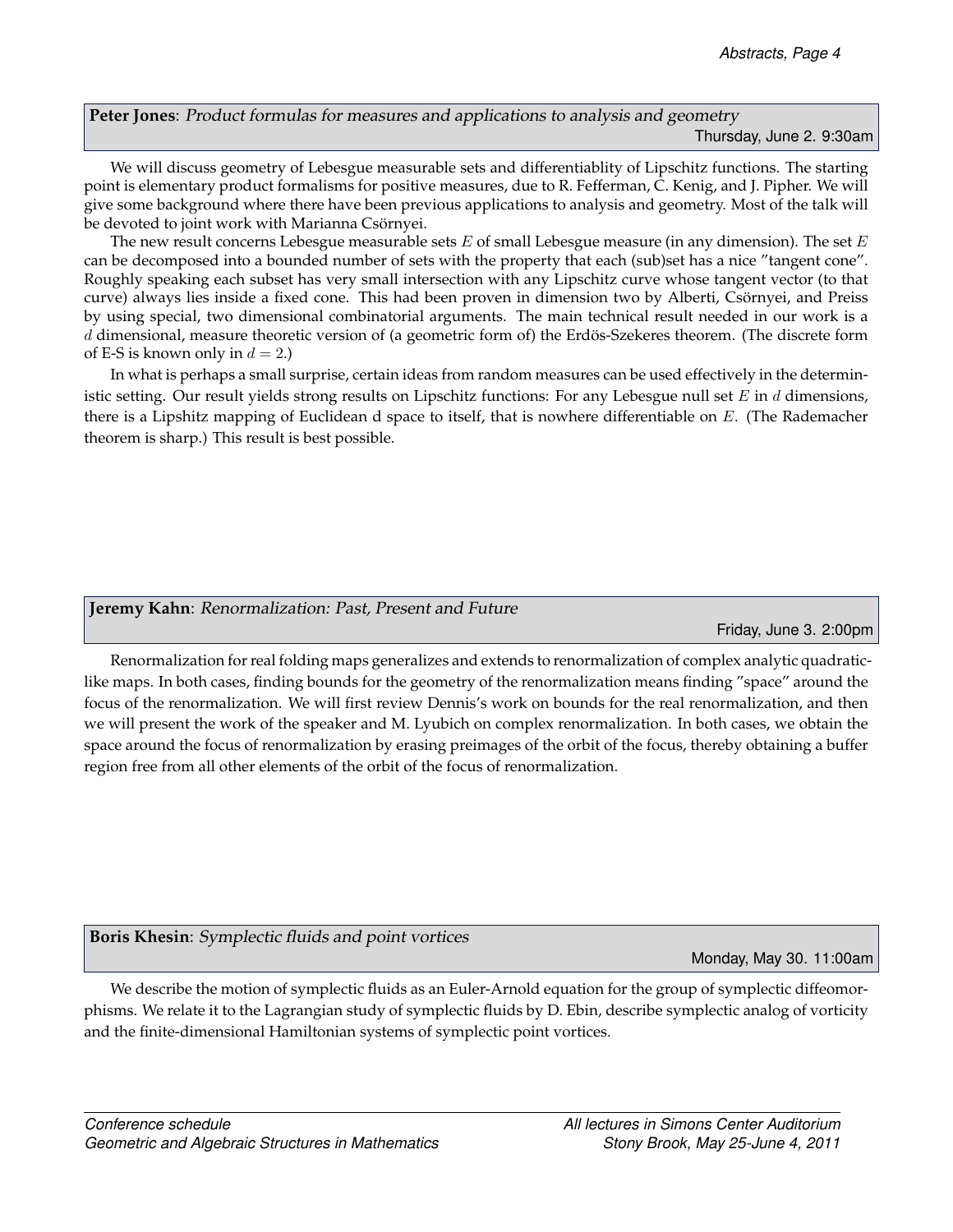### <span id="page-13-4"></span>**Marco Martens**: Universality and rigidity in low dimensional dynamics

#### [Saturday, June 4.](#page-5-1) 10:30

The transition from dynamical systems with zero entropy to systems with positive entropy often occurs along a period doubling cascade. At the transition point, the system has a Cantor set as attractor. In one-dimensional dynamics, the geometry of the Cantor attractor is universal on asymptotic small scale, it is independent of the system. The Cantor attractor of two such systems are smoothly conjugated: rigidity.

Experiments, numerical and real world, indicate that the transitions along period doubling cascades in higher dimensional situations and the real world, have exactly the same small scale geometry as observed in the onedimensional context. The geometry of one-dimensional dynamics seems to play a definite role in higher dimensional dynamics.

Unfortunately/Surprisingly the phenomena of universality and rigidity turn out to be more delicate in higher dimensional systems. Even in the case of Henon maps, which are perturbations of one-dimensional maps. The Cantor attractor of such a Henon map has arbitrarily small parts whose geometry differs substantially from the corresponding part in the one-dimensional context: no universality, no rigidity (There are even no a priori bounds on the geometry). However, these bad spots become very rare on small scales. They are very difficult to detect, which explains the universality observed in experiments. This phenomenon is called Probabilistic Universality.

The theory of universality and rigidity in one-dimensional dynamics became a probabilistic geometric theory for two-dimensional dynamics.

<span id="page-13-2"></span>

| Curt McMullen: Algebraic patterns for dynamical systems |                        |
|---------------------------------------------------------|------------------------|
|                                                         | Friday, June 3. 4:45pm |
|                                                         |                        |

## <span id="page-13-3"></span>**Yair Minsky**: Ending laminations, classification and models for hyperbolic 3-manifolds

[Saturday, June 4.](#page-5-1) 9:00am

I will outline the proof of Thurston's Ending Lamination Conjecture, joint with Brock and Canary, and what it tells us and fails to tell us about the geometry of hyperbolic 3-manifolds. If time permits I will also discuss recent work with Brock, Namazi and Souto on constructing bilipschitz models for various classes of 3-manifolds.

<span id="page-13-0"></span>**Gerard Misiolek**: Geometry of diffeomorphism groups and  $H<sup>1</sup>$  optimal transport

[Monday, May 30.](#page-2-0) 2:00pm

The quotient space  $\text{Diff}(M)/\text{Diff}_{\mu}(M)$  of the diffeomorphism group by its subgroup of volumorphisms carries a natural Sobolev-type metric of constant curvature. I will describe its geometry as well as the connection to optimal transport and mathematical statistics.

<span id="page-13-1"></span>**Steve Preston**: Fredholmness of Riemannian exponential maps on diffeomorphism groups [Tuesday, May 31.](#page-3-1) 11:00am

We discuss the global properties of the Riemannian exponential map for the group of volume-preserving diffeomorphisms of a two- or three-dimensional manifold, which tells us about the solution operator of the Euler equations for ideal fluids in Lagrangian coordinates. We also describe generalizations for other partial differential equations arising as geodesics on diffeomorphism groups.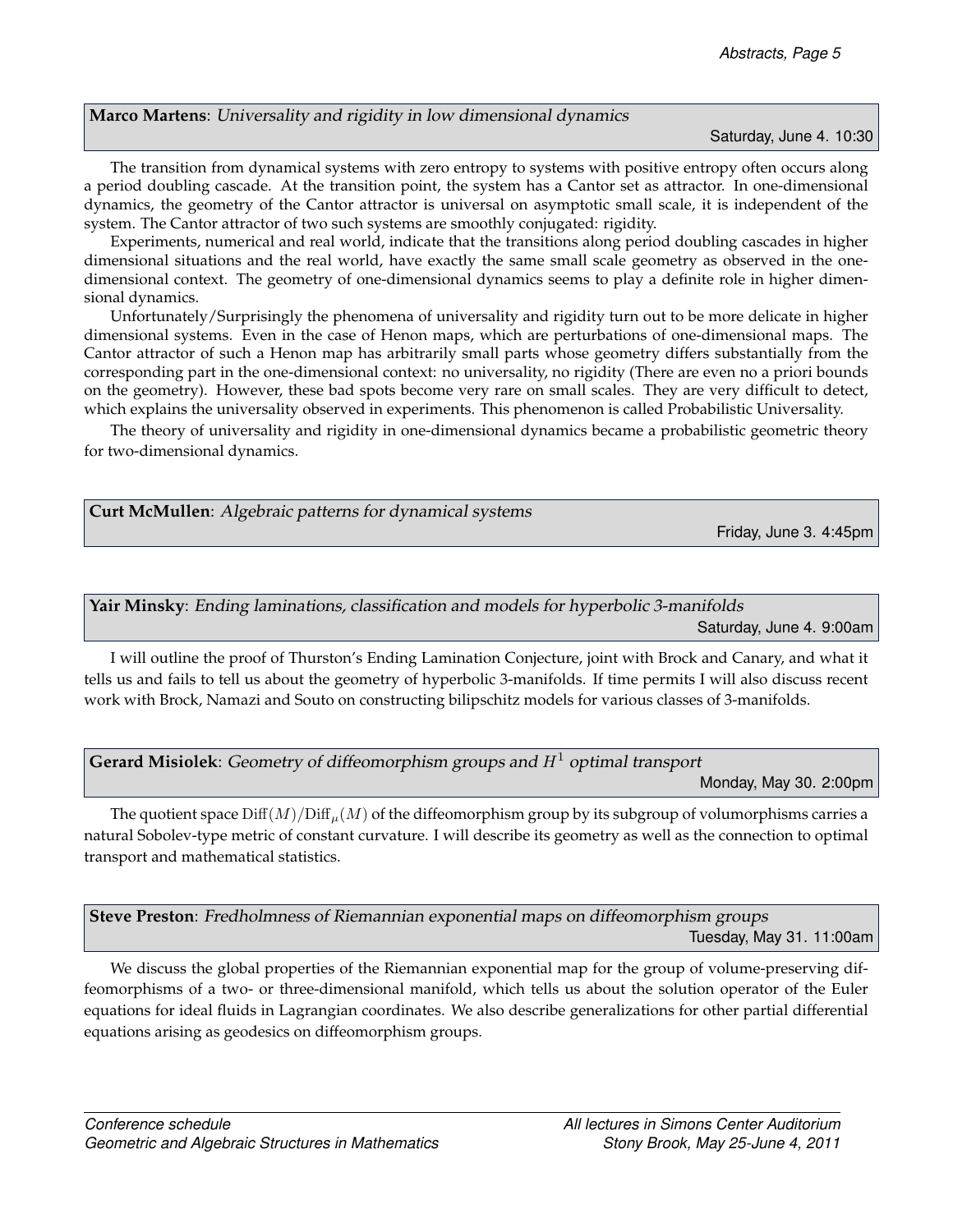<span id="page-14-1"></span>**Graeme Segal**: Fields, deformations, and the axiomatization of quantum field theory [Sunday, May 29.](#page-2-1) 11:45am

I shall discuss the definition of local field operators in a quantum field theory, and how they relate to deformations of the theory and to the multi-tier structure of the theory. I shall focus on some simple non-topological examples, especially on two-dimensional theories, and shall explain what regularity assumptions seem to be needed to prove the theorems one would like.

<span id="page-14-2"></span>**Mike Shub**: On the convexity of the condition number in the condition metric

[Thursday, June 2.](#page-4-0) 9:15pm

The condition number is a useful complexity invariant in the study of the numerical solution of systems of polynomial equations. If we let  $V$ , contained in the product of the projective spaces of systems of homogeneous polynomials of fixed degrees in  $n + 1$  variables cross  $\mathbb{CP}^{n+1}$ , be the solution variety  $\{(f, x)|f(x) = 0\}$ , then the condition number  $\mu(f, x)$  is essentially the norm of the inverse of the derivative of f at x restricted to the Hermitian complement of  $x$  (i.e., the tangent space to projective space).

We define a new Hermitian structure on  $V$  by multiplying the restriction of the usual Fubini-Study Hermitian structure to  $V$  by the condition number squared. The length of a path in the condition Hermitian structure gives an upper bound on the number of steps of Newton's method to numerically approximate the path. Geodesics in the condition metric give an efficient method to continue the roots of one system to another. So the geodesics are interesting to understand.

Now the condition number is comparable to the inverse of the distance to the subvariety of V of  $(f, x)$  where x is a degenerate root of f. Having sat in Dennis' seminar in the eighties, it was almost impossible not to think of hyperbolic geometry as an analogue of our situation. In this case,  $\ln(1/y)$  is convex on the hyperbolic geodesics. Is the same true for the condition metric? In joint work with Carlos Beltran, Jean-Pierre Dedieu and Gregorio Malajovich we prove this for linear systems. The norm is only a Lipschitz function so we are in the realm of Lipschitz Riemannian geometry. This complicates some of the proofs. The conclusion is not true for the usual smooth norms on the space of linear operators.

<span id="page-14-0"></span>**Jim Simons**: Dennis saves the day

[Thursday, May 26.](#page-0-1) 3:15pm

A proof of the uniqueness theorem for ordinary differential cohomology, in which deep results in geometric topology play a crucial role.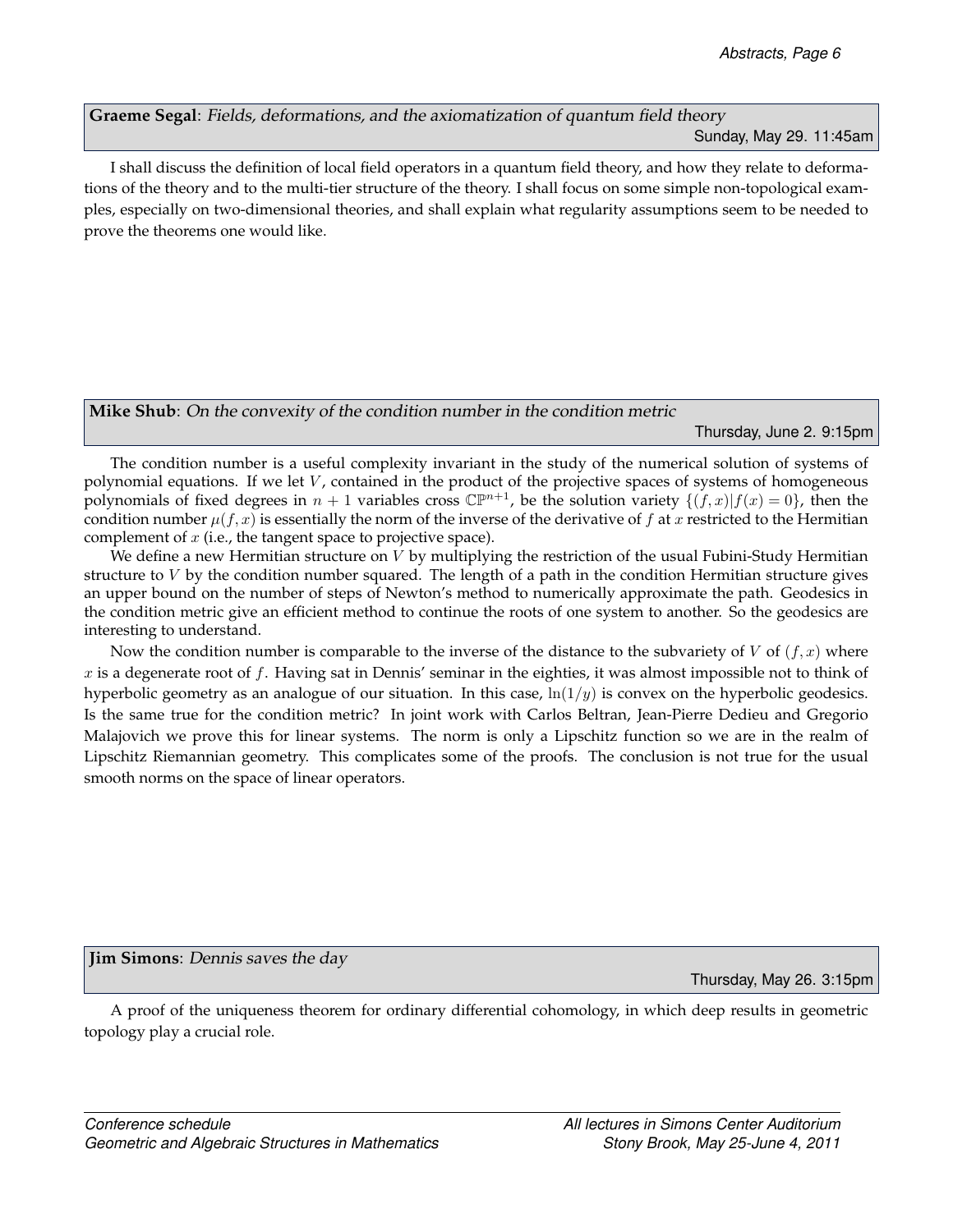#### <span id="page-15-2"></span>**Daniel Smania**: Renormalization operator for multimodal maps

[Thursday, June 2.](#page-4-0) 8:40pm

Renormalization theory in one-dimensional dynamics has been a hot topic along the years, specially after the seminal work of Douady-Hubbard and Sullivan. Perhaps one of the most striking developments is that a fine understanding of the renormalization operator can lead us a better knowledge of the behavior of "most" of onedimensional dynamical systems. For instance, the work of Avila, Lyubich and de Melo on families of real analytic unimodal maps relays deeply on renormalization theory.

A similar approach for multimodal maps (many critical points) pose new difficulties. Mainly the parameter space is not one-dimensional. The parapuzzles, developed by Branner-Hubbard and applied successfully by Yoccoz and many others for unicritical maps, provided a very precise description of the parameter space of the quadratic family. The miraculous properties of codimension one holomorphic laminations were also a crucial tool to understand the space of quadratic-like maps. Both tools are no longer available in the multimodal case. In this work in progress our main result is as follows:

**Main Theorem**: Let  $f_{\lambda}$  be a finite-dimensional family of real analytic multimodal maps and let  $\Lambda_b$  be the subset of parameters  $\lambda$  such that  $f_\lambda$  is infinitely renormalizable with bounded combinatorics (not all the critical points need to be involved in the renormalization). Then for a generic finite-dimensional family the set  $\Lambda_b$  has zero Lebesgue measure.

One of the main steps of the proof is to show that the action of the renormalization operator on infinitely renormalizable multimodal maps with bounded combinatorics is hyperbolic. The contraction on the hybrid classes of infinitely renormalizable maps can be obtained using available methods (Sullivan, McMullen, Lyubich, S., Lyubich and Avila). To show the expansion in the transversal direction we developed a new approach, based on the study of the derivative cocycle of the renormalization operator instead of the operator itself.

<span id="page-15-0"></span>

| <b>Stanislay Smirnov: CFT and SLE</b> |
|---------------------------------------|
|---------------------------------------|

[Thursday, May 26.](#page-0-1) 9:30am

We will give an expository talk comparing two approaches to problems of 2D statistical phasics.

Developed two decades ago, Conformal Field Theory led to spetacular predictions for 2D lattice models: e.g., critical percolation cluster a.s. has dimension  $91/48$  or the number of self-avoiding length  $N$  walks on the hexagonal lattice is  $\approx \left(\sqrt{2+\sqrt{2}}\,\right)^N N^{11/32}$ . While the algebraic framework of CFT is rather solid, rigorous arguments relating it to lattice models were lacking.

More recently, a geometric approach involving random SLE curves was proposed by Oded Schramm, and developed by him, Greg Lawler, Wendelin Werner, Steffen Rohde and others. Not only this approach is completely rigorous, it also constructs new objects of physical interest.

<span id="page-15-1"></span>

| <b>Jim Stasheff:</b> How Dennis and I intersected |                                              |  |
|---------------------------------------------------|----------------------------------------------|--|
|                                                   | $C_{\text{at(\omega)}$ May 28 $\Lambda$ 45nm |  |

[Saturday, May 28.](#page-1-1) 4:45pm

After some reminiscences about how things were in the good old days, including how Dennis' work and mine were somewhat transverse ;–) I will review and update my ancient, unpublished paper with Mike Schlessinger on the deformation theory of rational homotopy types. Then I will return briefly to another transverse intersection of my work with Dennis.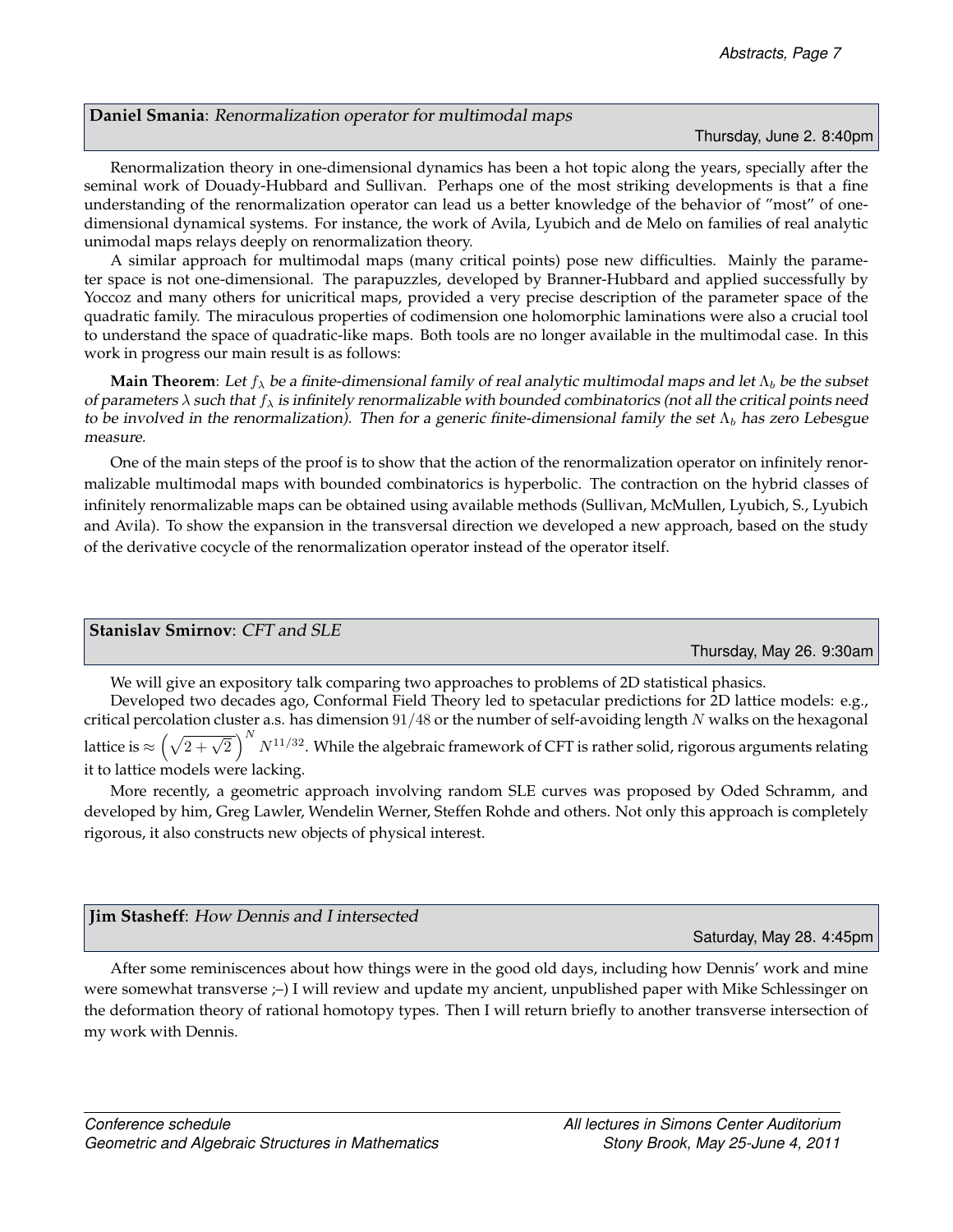### <span id="page-16-1"></span>**Michael Sullivan**: Transverse string topology and knots

[Monday, May 30.](#page-2-0) 8:50pm

I will describe some joint work in progress with Dennis Sullivan on applying transverse string topology to detecting knot invariants.

### <span id="page-16-0"></span>**Charles Tresser**: Manifold structure OF physics vs. the emergence and decay of geometry IN physics [Friday, May 27.](#page-1-0) 9:15pm

In his famous Thesis, Bernhard Riemann pointed out the possibility that there would not be geometry at small enough scale, leaving the responsibility to the physicists to decide on this crucial issue. While many physicists would concede the decay of geometry at the so-called Planck length  $\ell_P = \sqrt{\hbar G/c^3} \approx 1.616252(81) \times 10^{-35}$  meters.

I will explain that such decay starts much higher, in fact way above the electron radius that is often taken as  $r_{\rm e} =$ 1  $4\pi\epsilon_0\ m_ec^2$ e 2  $= 2.8179402894(58) \times 10^{-15}$  m, so  $10^{20}$  times bigger. In fact, some problems should happen already at the size of the nucleus of an atom, i.e., a diameter of about 10<sup>−</sup><sup>14</sup> meter, whereas the atomic diameter is about  $10^{-10}$  meter and that might be indeed the beginning of the problems, as I will also explain. So it was good to not try dynamics as we know it at the quantum mechanics size.

Before that some great challenge exist in which it seems obvious that mathematicians, and at least mathematics or something of that type, have to play a central role. I will leave that ball, i.e., the answer to the question in the title, to others but before I will explain some crucial issue that may help paving the first steps of the way ahead. At least I will show the lucidity of Riemann (and Napoleon) on the issue of tee limits of the maths that he has created: these are deep questions, although the maths are not that hard... for that part. I will also indicate another global way along which topology and/or geometry may help in describing theories for the physical world.

### <span id="page-16-2"></span>**Scott Wilson**: Equivariant extensions of holonomy and secondary invariants

[Monday, May 30.](#page-2-0) 9:30pm

I'll describe how classical bundle invariants such as holonomy, Chern classes, and the Chern-Simons form can be lifted to the free loopspace of the base of a bundle with connection. Analogous constructions will be described where the bundle is replaced by an abelian gerbe, and the free loopspace is replaced by the space of maps of a torus into the base.